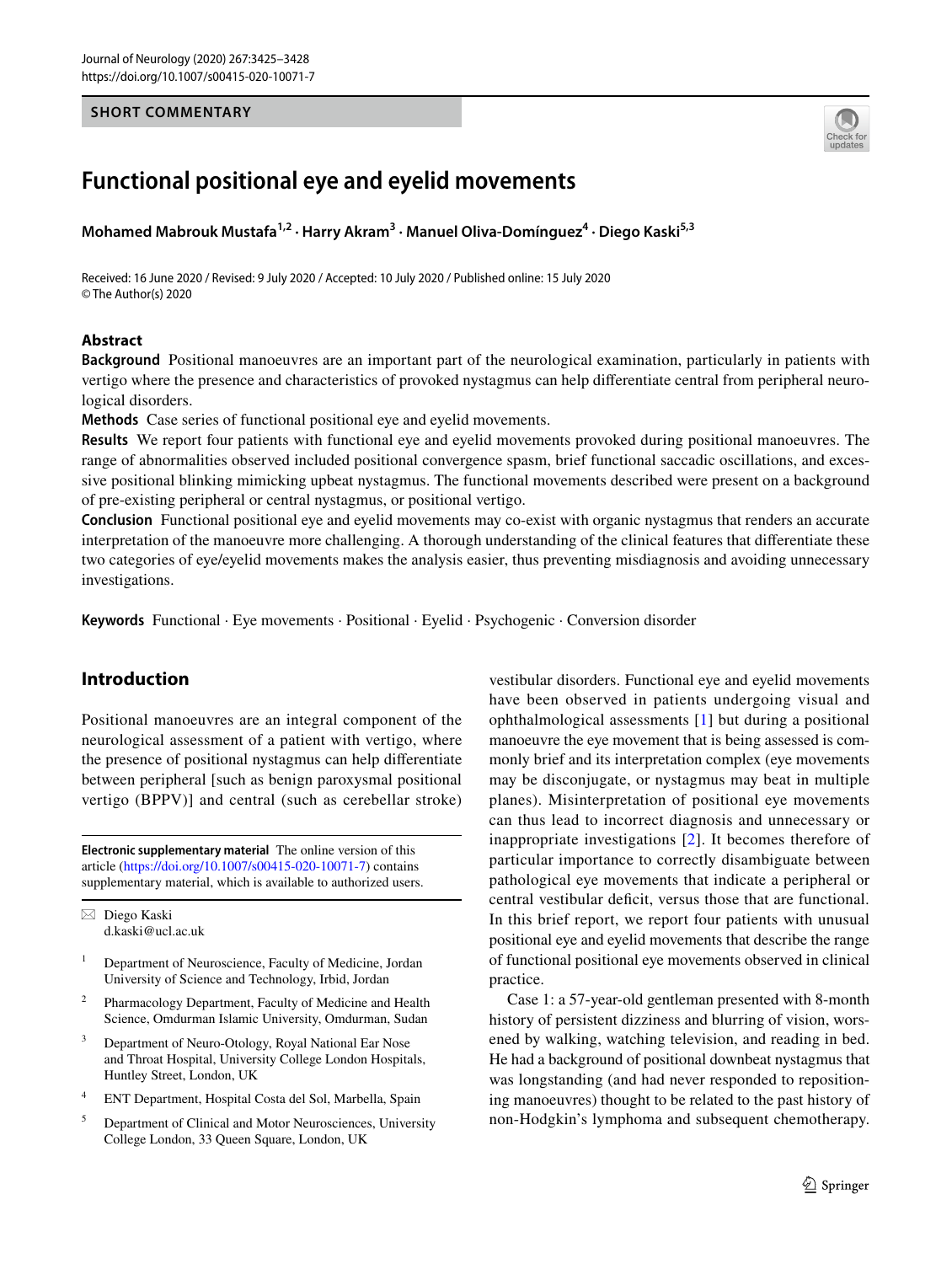On examination he had positional downbeat nystagmus with associated vertical oscillopsia and mild "fuzziness" of the head and was additionally noted to have convergence during the Dix–Hallpike manoeuvre, occurring more prominently with suggestion and encouragement. The convergent effort was associated with pupillary construction. Pursuit, saccades, and vestibulo-ocular refex (VOR) were normal. MRI brain, positron emission tomography and cerebrospinal fuid assessment were normal. The positional convergence was thought to be functional in origin, given its intermittent nature, brief duration, and appearance with suggestion (Fig. [1;](#page-1-0) video 1), on a background of idiopathic (organic) downbeat nystagmus. The functional convergence spasm was no longer present when reviewed 6 months later.

Case 2: a 17-year-old male developed recurrent episodes of spinning vertigo, unsteadiness, headache and nausea, all lasting several minutes, over the previous 6 months. His episodes became prolonged and more frequent, with associated visually-induced dizziness (discomfort and unsteadiness when exposed to visually rich or complex environments) and worsened by being upright or during self-motion. Dix–Hallpike and roll test manoeuvres revealed no nystagmus, but he developed excessive positional blinking during the headhanging Dix–Hallpike manoeuvre (video 2) during which he described a progressive sensation of rotation that worsened even with the head still in the extended position. The remainder of the examination, and neurological investigations were normal, without any excessive blinking observed. He was diagnosed with persistent postural perceptual dizziness (PPPD) on a background of vestibular migraine, in accordance with the diagnostic criteria from the Barany Society [\[3](#page-3-2)]. The excessive blinking persisted at 3 months but subsequently resolved following treatment with cognitive behavioural therapy for PPPD a further 4 months later, that had not explicitly focused on eye movements.

Case 3: a 47-year-old gentleman presented with a prolonged history of episodic rotational vertigo, unsteadiness, oscillopsia, and migrainous headache. Left Dix–Hallpike manoeuvre caused back-to-back saccadic oscillations in the horizontal plane, with a latency of 2–3 s and duration of several seconds. Such movements occurred only during the positional manoeuvre and were reproducible but also highly suppressible with a concomitant cognitive task performed during the Dix–Hallpike manoeuvres. A convergent effort was apparent at onset (video 3). The remainder of the clinical neurological examination and investigations, including MRI brain, were normal. He was diagnosed with vestibular migraine, accounting for the episodic vertigo attacks, and an associated functional positional eye movement disorder. He declined prophylactic migraine treatment with Flunarizine as he had experienced adverse efects from previous migraine medications, and his positional eye movements persisted at 6-month follow-up.

Case 4: a 59-year-old gentleman presented with spinning vertigo, unsteadiness, blurring of vision, and intermittent diplopia. These symptoms increased with head movement. On Dix–Hallpike examination to the right, there was torsional counterclockwise (beating to the patient's right ear) and up-beating nystagmus followed by a burst of rapid horizontal eye oscillations. Such oscillations stopped on one occasion following instruction to 'keep the eyes open!' that appeared to transiently startle the patient. The remainder of the clinical examination was normal. Extensive investigations including MRI brain were normal. He was diagnosed with right-sided BPPV and his symptoms improved with an Epley manoeuvre, such that both the nystagmus and futterlike oscillations disappeared.

## **Discussion**

perhaps under-utilised component of the eye movement assessment, helping not only in the diagnosis of BPPV, but

<span id="page-1-0"></span>**Fig. 1** Oculographic study (for case 1), demonstrating positional downbeat nystagmus (note downward defection of the fast phases in the lower panel, from time=8 s) in addition to positional convergence at 26 s (black arrow), which occurred upon verbal suggestion by the examiner [note the change of polarity of the left (blue) and right (red) eye traces]. *R* right, *L* left, *U* up



Positional eye movement assessment is an important but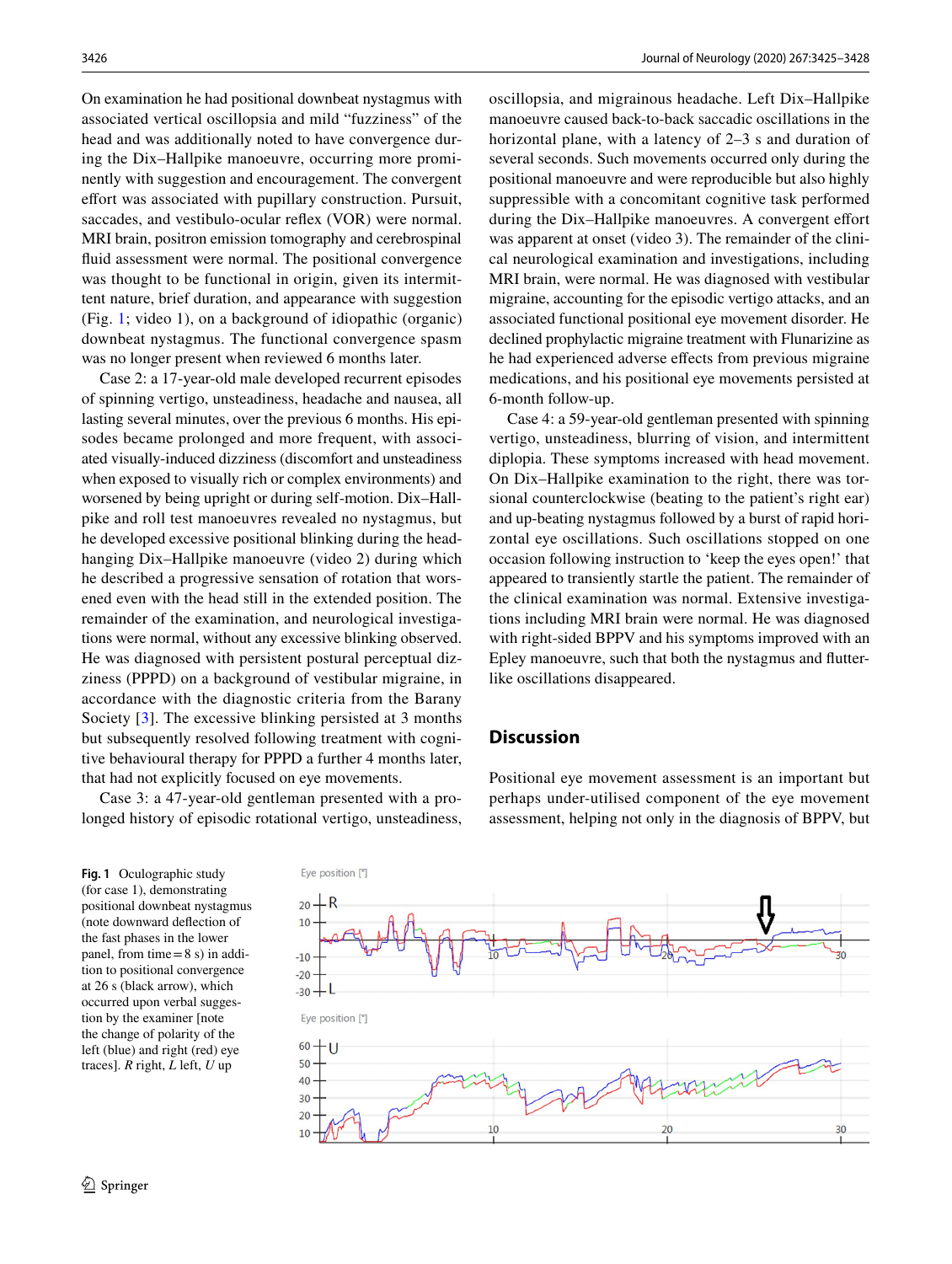also a range of central neurological disorders such as Chiari malformation, multiple sclerosis, and multiple system atrophy [[4\]](#page-3-3). Correct identifcation of positional eye movements can be complicated by extraneous eye and eyelid movements that may occur during the examination. Whilst this may be true of other neuro-ophthalmological assessments [[5\]](#page-3-4), in the context of a positional nystagmus, that may be brief, involve complex (sometimes disconjugate) eye oscillations, and may be transient, the ability to diferentiate organic (vestibular or cerebellar) eye movements from functional eye/eyelid movements becomes more pertinent.

Convergence spasm remains the only functional positional eye movement that has been reported in the neuro-logical literature [\[6](#page-3-5), [7](#page-3-6)]. Given the frequency of convergence spasm across outpatient neurology, it is perhaps not surprising that it also appears to be the most commonly observed functional positional eye movement  $[8, 9]$  $[8, 9]$  $[8, 9]$  $[8, 9]$  $[8, 9]$ . It can be distinguished from organic causes of ocular esodeviation (most notably sixth nerve palsies) when the convergence is accompanied by pupillary constriction [[6\]](#page-3-5), particularly if it occurs with suggestion (case 1, Video 1). The frst patient described in this report (case 1) had a background of positional downbeat nystagmus [\[10\]](#page-3-9), most likely accounting for the persistent symptoms of dizziness and associated visual disturbance with head movement. The positional convergence spasm appeared to be asymptomatic, although if occurring whilst supine may have explained the visual blurring when reading in bed.

In the second case, the patient developed persistent blinking and blepharospasm-like eyelid movements, present only during the positional provocation manoeuvre, and not present during the 'casual' examination, again indicative of a functional disorder  $[11]$  $[11]$  or a secondary reaction to the provocation manoeuvre. Of note, the frequent blinking induced a recurrent Bell's phenomenon (upward deviation of the globe occurring during eyelid closure), that could be confused for upbeat nystagmus, or indeed oculogyric crises [[12\]](#page-3-11). The latter however, is typically accompanied by pain, precipitated by use of neuroleptics, and would not be expected to occur exclusively during a positional manoeuvre [\[13](#page-3-12)]. Case 2 was diagnosed with PPPD and vestibular migraine, a recognized trigger for PPPD [[3\]](#page-3-2), and his symptoms improved with cognitive behavioural therapy for PPPD, and upon repeat examination 4 months after fnishing treatment the excessive blinking, and positional vertigo, had disappeared. The temporal relationship between the treatment and resolution of clinical signs suggests that the positional symptoms were either related to PPPD, or more likely associated with vestibular migraine  $[14]$  $[14]$ , that was now less active.

In cases 3 and 4 we observed horizontal saccadic oscillations mimicking ocular flutter, that are distinguished from this by their brief duration and their modulation by distraction [[15\]](#page-3-14). Moreover, our patient manifest saccadic oscillations only during positional testing—a feature that is not observed in organic futter. Our patient (case 3) had undergone detailed brain imaging, positron emission tomography and cerebrospinal fuid assessment in relation to his previous lymphoma, but such investigations can be held in abeyance where a thorough examination of the eye movements is suggestive of a functional cause. The symptom of the patient in case 3 fulflled the criteria for vestibular migraine, and he was ofered treatment with Flunarizine. He declined treatment and both symptoms and the positional eye movements persisted at follow-up 6 months later. Whilst in case 3 the positional manoeuvre did not reveal additional organic eye movements, the saccadic oscillations observed in case 4 were accompanied by brief crescendo-decrescendo torsional nystagmus, typical for posterior canal BPPV. We propose that the ensuing saccadic oscillations were a reaction to the BPPV-related positional vertigo, or perhaps an involuntary attempt at suppressing the positional symptoms.

A co-association of organic and functional symptoms or signs is common in neurological disorders [[2\]](#page-3-1). The presence of functional positional eye/eyelid movements with organic nystagmus and vertigo suggests these functional movements may represent an attempt to suppress the underlying nystagmus (and thus reduce the intensity of accompanying vertigo) or be an expression of the discomfort experienced during the manoeuvre, as in the case of functional eye blinking. The latter highlights the importance of adequate explanation and reassurance prior to performing a positional manoeuvre, particularly in individuals susceptible to anxiety. In all cases presented, the functional eye movements were largely asymptomatic and resolved either spontaneously (case 1), or with treatment of the underlying precipitant (cases 2, 4), without the need for specific interventions. Finally, a careful eye movement assessment in patients presenting with vertigo or imbalance necessitates a positional manoeuvre to correctly identify vestibular disorders, and associated functional signs, thus allowing appropriate treatment and avoiding unnecessary investigations.

 **Funding** DK is supported by a grant from the Meniere's Society, UK, and by the National Institute for Health Research University College London Hospitals Biomedical Research Centre.

#### **Compliance with ethical standards**

**Conflicts of interest** The authors report no conficts of interest.

**Consent to participate** Written informed consent is available from all participants.

**Consent for publication** Written informed consent is available from all participants.

**Availability of data and material** All data will be made freely available via the senior author upon reasonable request.